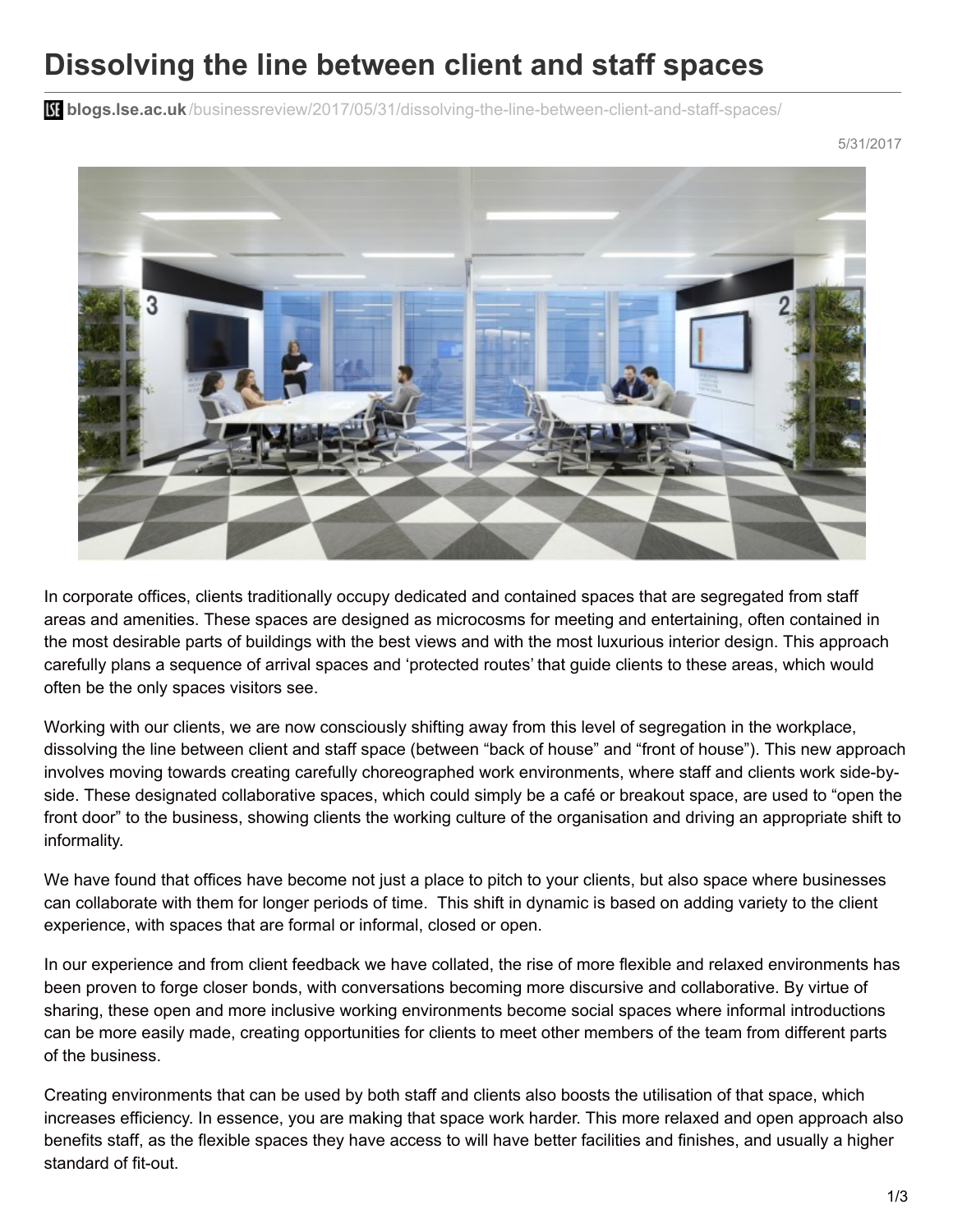It is not just young tech companies adopting these workings patterns; we have been working with several banks, solicitors and professional service providers on trying to achieve a more vibrant and flexible client experience. ID:SR Sheppard Robson has recently completed the new London office for the Commonwealth Bank of Australia (CBA), where a key element of the project brief was to boost collaboration between internal teams and also with clients.

The key to this was creating a more relaxed environment for the bank's team and clients to collaborate. This resulted in designing a dedicated space for an "innovation lab", an open and flexible series of work settings that was specifically designed to move away from a 'pitch' setting and support longer periods of collaborative working.

There are stringent requirements for privacy at CBA, with the design including a range of meeting rooms and a boardroom. However, acknowledging a requirement for communicating with clients in numerous ways, the formal meeting spaces could not be static. They are designed as a series of private meeting rooms that can open up to create one large space, connecting to the reception, to form an even larger area for events.

This did not pigeon-hole the space as either for clients or staff and wanted to create a design that had the potential to transform the nature of the space from private to social in a matter of minutes. The major factor here is bringing large groups of people together; this could be for clients, staff or a mixture of the two. This social infrastructure enabled CBA to host events within their office rather than hiring external venues, putting the company's brand and ways of working centre-stage.

It is likely that these flexible spaces will require a greater level of investment up front, as the furniture and fittings for flexible spaces do have a cost-premium attached. However, once created, these assets will be able to work harder and be inherently more agile.

Privacy is still fundamental to the way offices work and we certainly don't see a move to purely informal and social spaces. However, we anticipate that the way in which organisations accommodate clients within their office will continue to shift, with variety and agility being the cornerstones of successful offices.

## ♣♣♣

## *Notes:*

- *The post gives the views of its author, not the position of LSE Business Review or the London School of Economics.*
- *Featured image credit: Commonwealth Bank of Australia project, provided by the author. This image is NOT under a Creative Commons licence. All rights reserved.*
- *Before commenting, please read our [Comment](http://blogs.lse.ac.uk/businessreview/comment-policy/) Policy.*